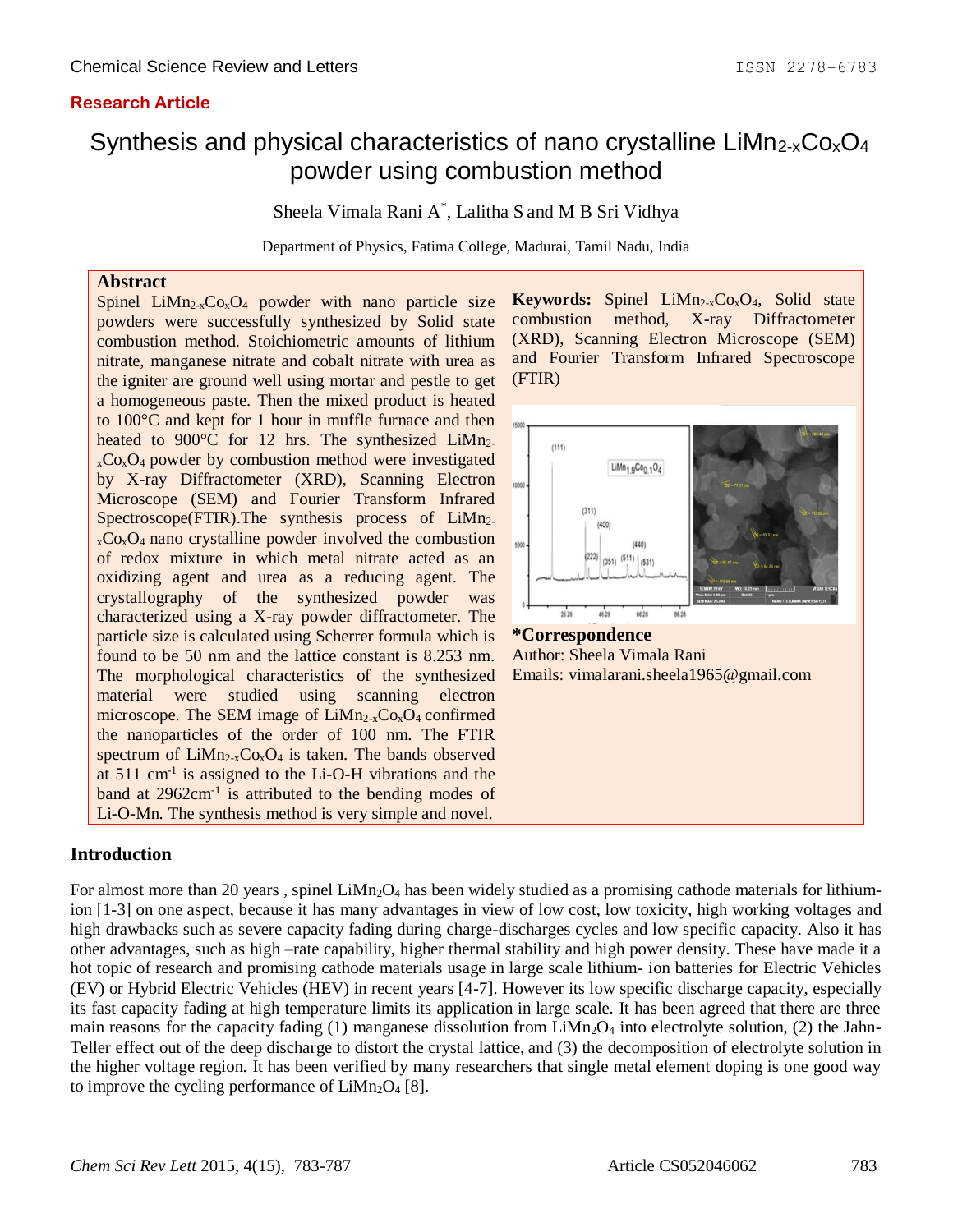#### Chemical Science Review and Letters **ISSN 2278-6783** 1SSN 2278-6783

It is believed that single-phase, homogeneity, uniform particle morphology with nanometer size distribution is the desired feature for achieving a higher electrode activity. Nanometer-scale structured electrode materials are of great interest as potential building blocks for future generation electronics devices with greatly reduced size, because they show higher capacity and better cycling performance than conventional electrodes composed of this kind of materials. There have been increased interests in synthesizing nanostructure and their derivative compounds for their diverse physicochemical properties and potential application as cathode materials for lithium ion batteries [9-11]

#### **Experimental Method**

Stoichiometric amounts of LiNO<sub>3</sub>, Mn (NO<sub>3</sub>)<sub>2</sub> and Co(NO<sub>3</sub>)<sub>2</sub> were taken along with urea as the fuel and made into a homogeneous paste by adding few drops of glycerol as the binding material and then the product was heated to  $100^{\circ}$ C and kept for one hour in a muffle furnace and then slowly heated to  $700^{\circ}$ C and maintained in that temperature for ten hours. The dried mass from the furnace was ground well with the pestle and mortar to get a fine black nano powder. The synthesis procedure is given in the following **Figure 1**.



Figure 1 Synthesis procedure for Co doped LiMn<sub>2</sub>O<sub>4</sub>

#### **Results and discussion**

#### *XRD analysis of Co doped LiMn2O<sup>4</sup>*

The XRD patterns of  $\text{Lim}_{1.9}\text{Co}_{0.1}\text{O}_4$  calcined at 700°C is shown in **Figure 2**. The XRD patterns shows that the spinel  $Lim_{1.9}Co_{0.1}O_4$  as pure and crystalline in nature and the observed XRD pattern is in good agreement with the standard pattern of the LiMn2O<sup>4</sup> (JCPDS card No.88-1026) and confirmed the formation of cubic spinel structure with space group Fd3m [12]. From the X-Ray data the particle size is calculated using Scherrer formula and is found to be 45nm. The calculated lattice constant value for of the synthesized  $Lim_{1.9}Co_{0.1}O_4$  powder is 8.272Å which is in good agreement with the reported value by Subramania et al. [13]. Because of the substitution of Mn atom with  $Co<sup>3+</sup>$ , the lattice constant of LiMn<sub>1.9</sub>Co<sub>0.1</sub>O<sub>4</sub> is lower than that of LiMn<sub>2</sub>O<sub>4</sub>. The decrease in lattice constant lead to possible minimal Jahn-Teller distortion which enhances the structural stability.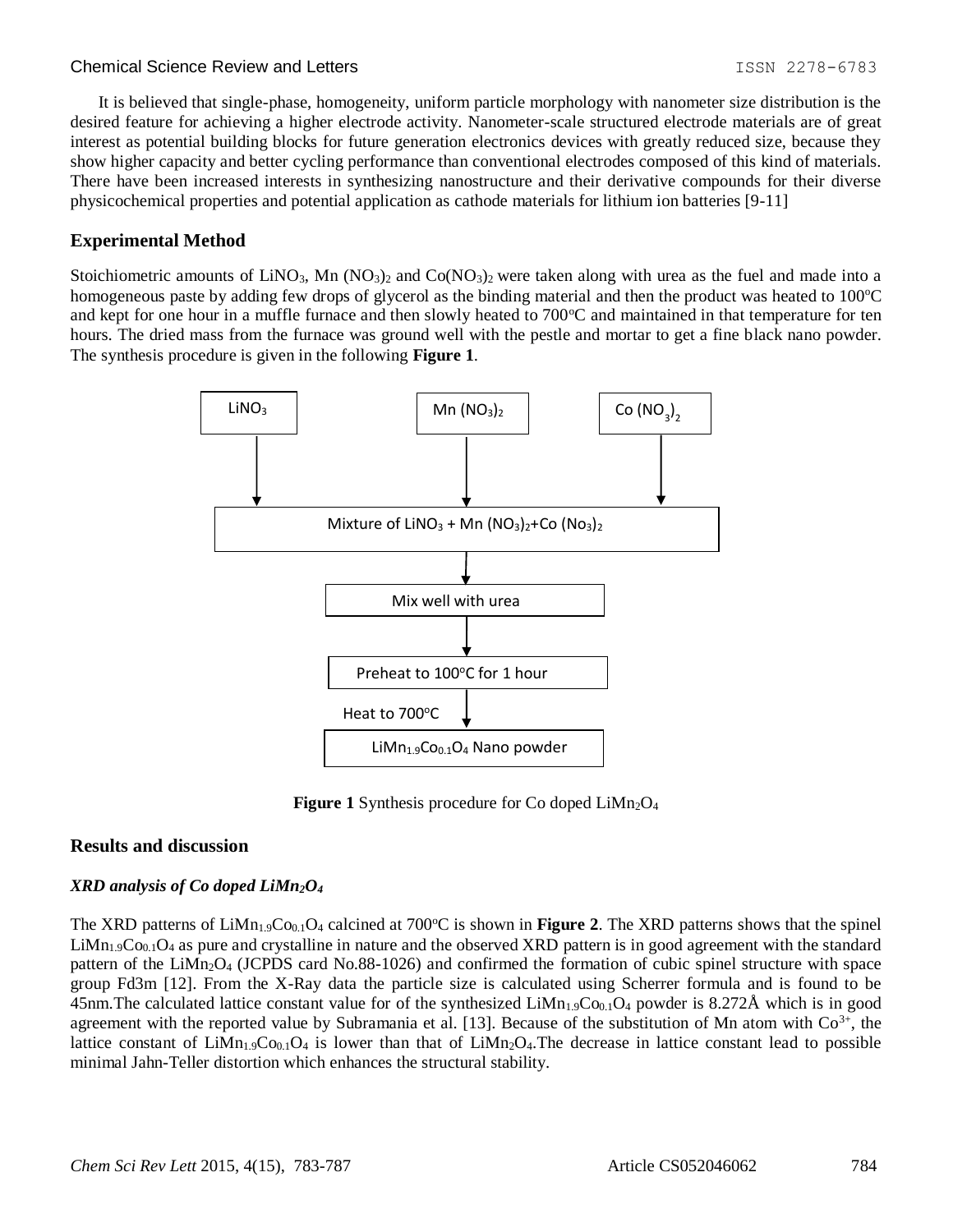

**Figure 2 XRD** patterns of LiMn<sub>1.9</sub>Co<sub>0.1</sub>O<sub>4</sub>

### *Particle size and Morphological studies*

SEM images of nanocrystalline LiMn<sub>1.9</sub>Co<sub>0.1</sub>O<sub>4</sub> are shown in **Figure 3**. The SEM photograph reveals the formation of uniform grains of nano particles size. The particles are uniformly distributed and there is little agglomeration. The average particle size of 70nm is observed from SEM image which is confirmed from [16-17].



**Figure 3 SEM** image of  $LiMn<sub>1.9</sub>Co<sub>0.1</sub>O<sub>4</sub>$ 

## *FTIR studies*

The FTIR spectra for Co doped LiMn<sub>2</sub>O<sub>4</sub> are shown in **Figure 4**. The band observed at 511 cm<sup>-1</sup> indicating the presence of Li-O-H bond. The band observed 2962cm<sup>-1</sup> is due to Li-O-Mn. The peak around 3454 cm<sup>-1</sup> indicates the presence of Li-Co-Mn-O. Thus all the vibrations of the bonds have been clearly investigated from FTIR studies [18- 20].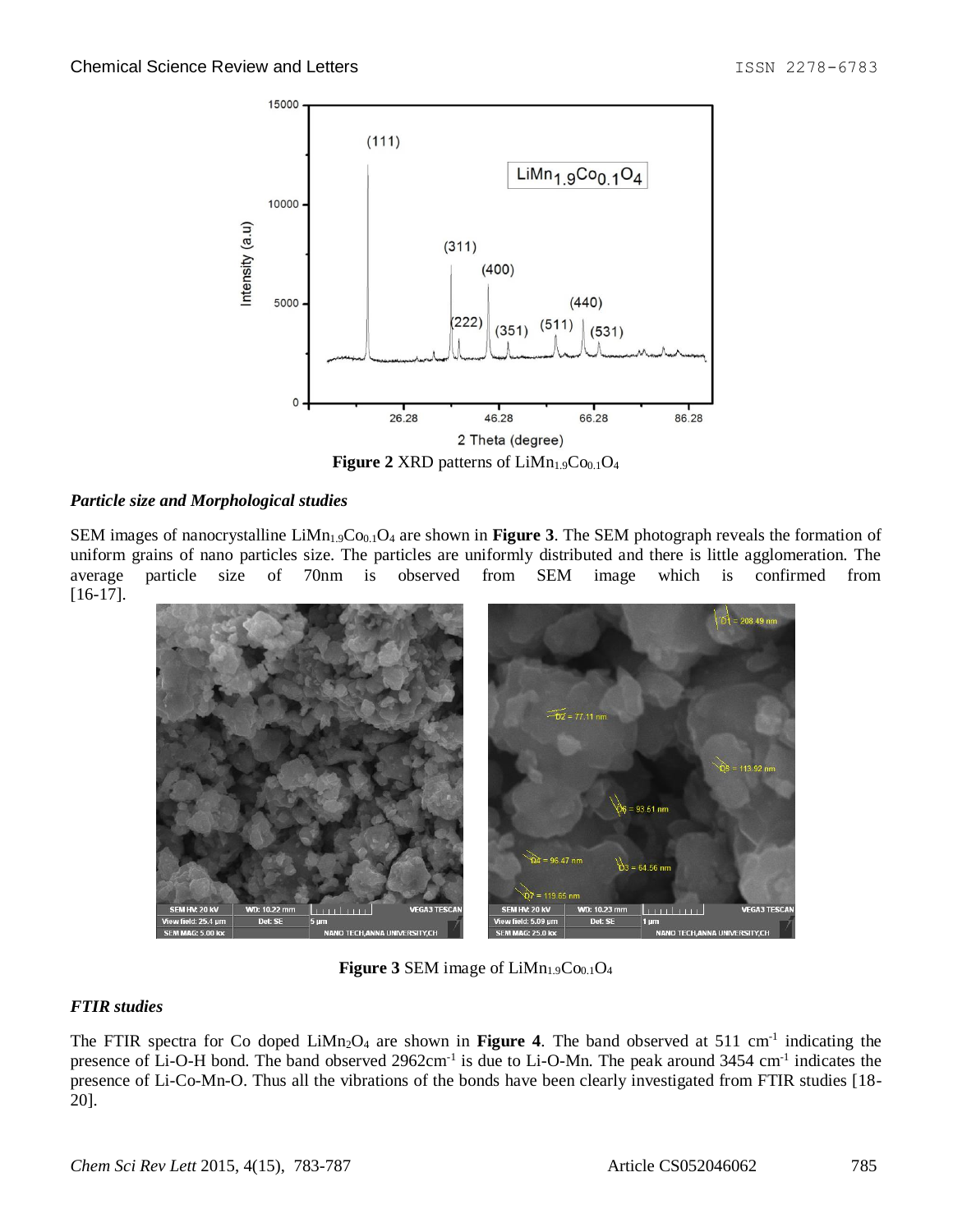

**Figure 4 FTIR spectra for**  $LiMn<sub>1.9</sub>Co<sub>0.1</sub>O<sub>4</sub>$ 

#### **Conclusion**

The solid state combustion method could be a promising method for synthesizing  $Limn<sub>1.9</sub>Co<sub>0.1</sub>O<sub>4</sub>$  nano crystalline powder. The XRD results confirm the formation of cubic spinel structure. The SEM result reveals the formation of nano particle size morphology. The FTIR results confirm the formation of Li-Mn-O bond. The experimental condition can be modified to reduce the size of the nano particles and further physical characteristics can be carried out to establish the best cathode material for lithium ion batteries.

#### **Acknowledgement**

The authors are grateful to DST for funding this project.

#### **References**

- [1] D. Lu, W. Li, X. Zuo, Z. Yuan and Q. Huang, J. Phys. chem. C, 111 (2007) 12067.
- [2] B. NageshwaroRao, P. Muralidharan and P. RameshKumar, Int. J. Electrochemical Science 9 (2014) 1207.
- [3] He Ze-qiang, Xiong Li-Zhi, Wu Xian-ming, Chen Shang, Huang Ke-long, Trans. Nonferrous Met. Soc. China 20 (2010) s257-s261.
- [4] X. M. Liu, Z. D. Huang, S. Oh, P. C. Ma, P. C. H. Chan, G. K. Vedam, K. Kang and J. K. Kim, Journal of Power sources, 195, (2010), 4290-4296.
- [5] W. Tang, L. L. Liu, S. Tian, L. Li, L. L. Li, Y. B. Yue, Y. Bai, Y. P. Wu, K. Zhu and R. Holze, Electrochemistry Communications, 13, (2011), 1159-1162.
- [6] J. F. Von Bulow, H. L. Zhang and D. E. Morse, Advanced Energy Materials, 2, (2012), 309-315.
- [7] S. Y. Han, I. Y. Kim, K. Y. Jo and S. J. Hwang, The Journal of Physical Chemistry, 116, (2012), 7269-7279.